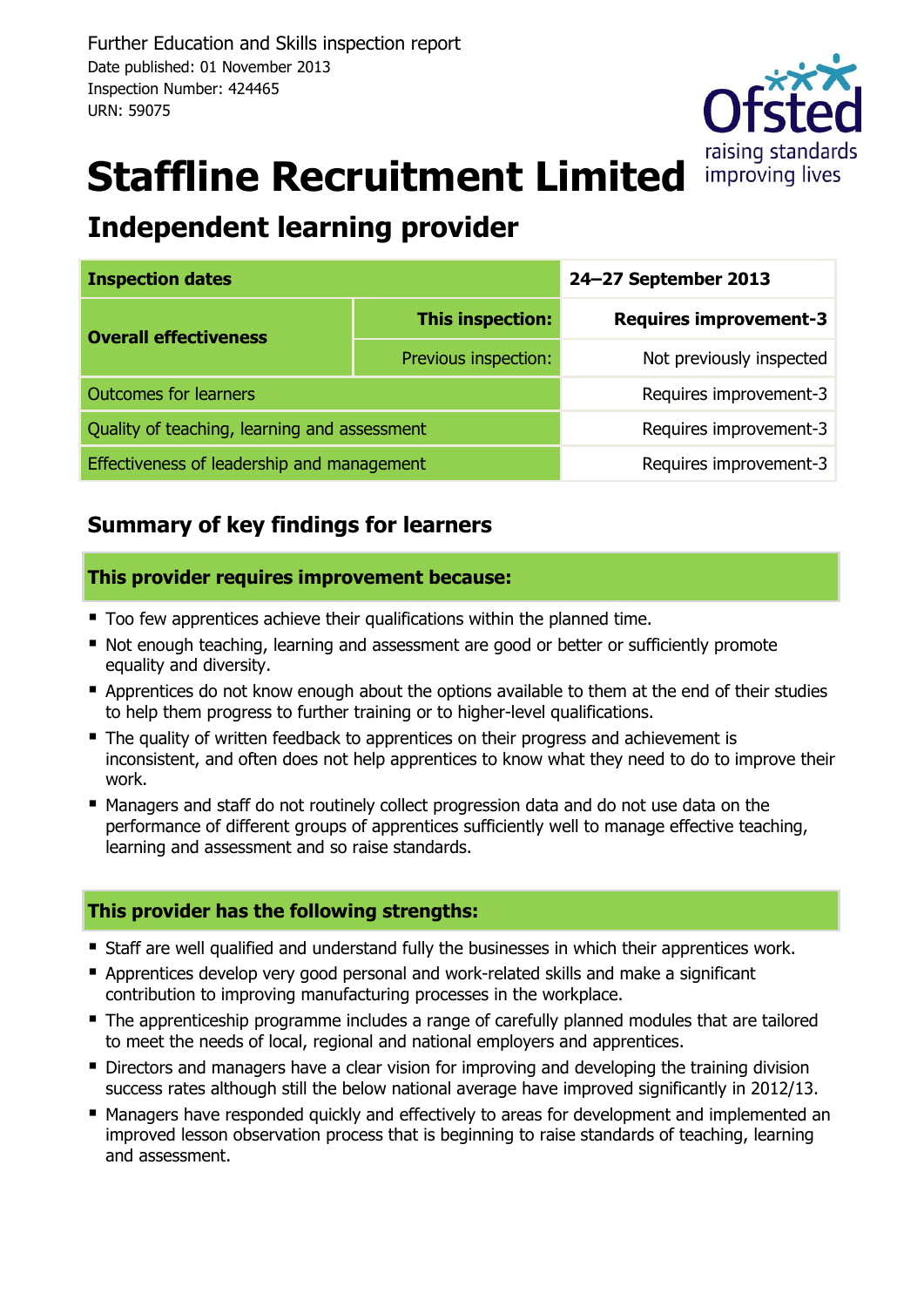## **Full report**

### **What does the provider need to do to improve further?**

- **Increase the proportion of apprentices who achieve the full framework within planned time by** ensuring that:
	- staff use progress reviews to set challenging targets for achievement
	- staff monitor and record learners' progress and achievement effectively and systematically
	- $-$  all staff know when each apprentice is due to end their learning and take appropriate action to ensure that they do so
	- increase the proportion of learners who progress onto higher-level qualifications or training.
- Improve teaching, learning and assessment by:
	- teaching , learning and assessment effectively prepares apprentices for progression into further training or employment enabling all apprentices to benefit from planned independent learning and the use of information and learning technology (ILT), particularly between training sessions, to further improve and develop the knowledge and skills they need
	- continuing to implement planned observations of teaching, learning and assessment linked to the quality improvement cycle and supported by programmes of planned staff development and coaching where improvements are required
	- $-$  ensuring that outcomes from initial advice and guidance adequately inform lesson planning and direct apprentices clearly to further learning or progression within their employment
	- $-$  taking all opportunities where possible to include the development of apprentices' English and mathematics knowledge and skills
	- $-$  ensuring that written feedback to apprentices is detailed and of a consistently good standard to help them improve.
- **Improve leadership and management by:** 
	- ensuring more staff and employers engage in rigorous and robust self-assessment
	- making better use of data through managers analysing the achievement of learners in more detail to give a full picture of the performance of different groups of learners
	- using more opportunities to promote equality and diversity in sessions
	- continuing to identify areas for improvement and effectively implement action plans.

#### **Inspection judgements**

| <b>Outcomes for learners</b> | Requires improvement |
|------------------------------|----------------------|
|------------------------------|----------------------|

- **Most apprentices are making satisfactory or better progress with a small minority making slow** progress. More apprentices completed their studies in 2012/13 and achievement is satisfactory. The proportion of apprentices who completed their qualifications within the planned timescales in 2011/12 was very low. The proportion of apprentices achieving on time in 2012/13 has now increased substantially, but remains below the national average.
- It is too early to judge the improvement in success rates over time for different groups of learners. Staff review the success rates of all learners. At the time of the inspection, the proportion of female and minority ethnic apprentices was too small to allow for meaningful analysis of current success rate data.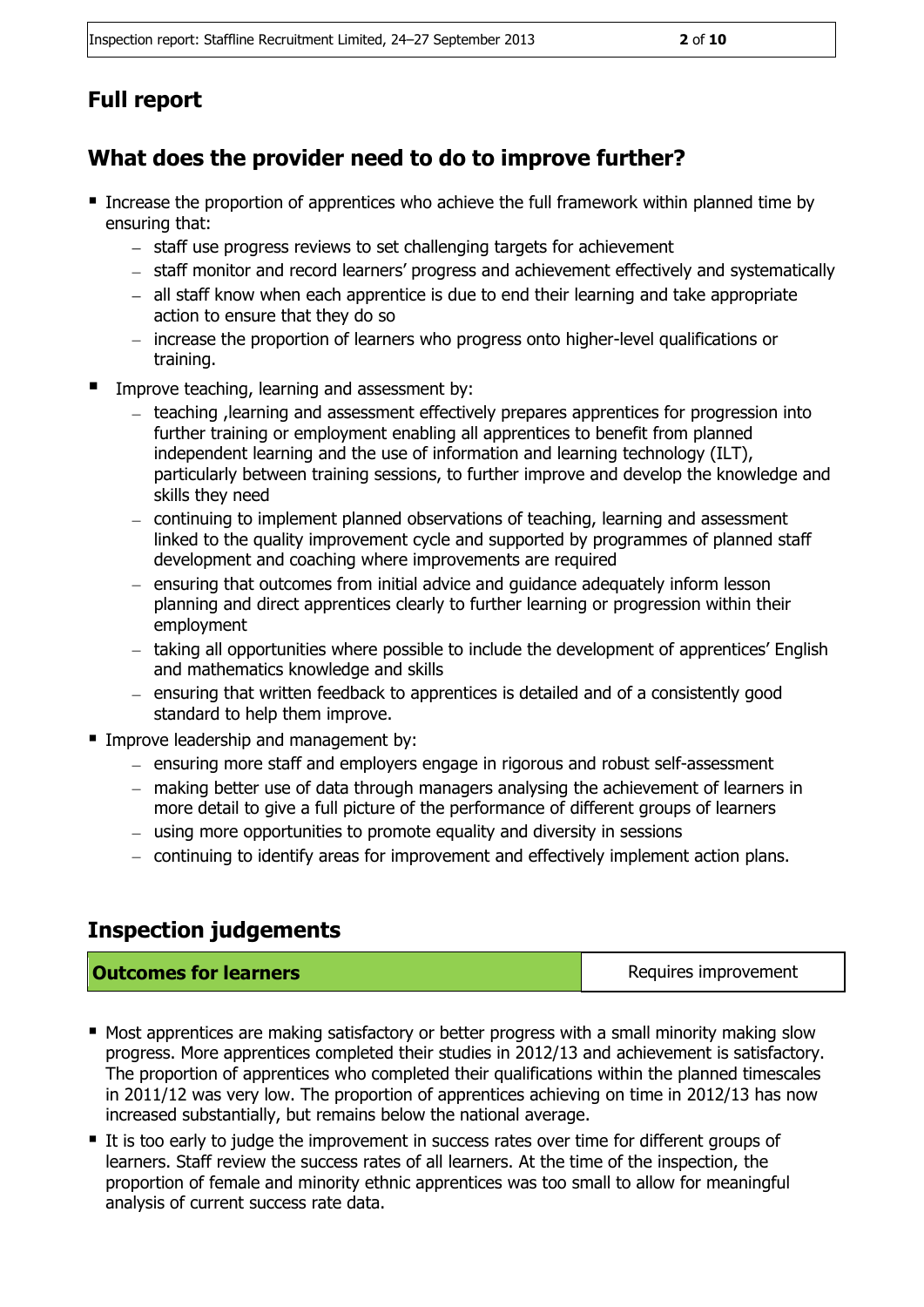- **-** Apprentices' standard of work is good. Apprentices offer relevant business improvement suggestions and they create presentations about potential solutions to a high standard and use a range of media to support the presentations. In their portfolios, most apprentices demonstrate good information and communication technology (ICT) skills developed during their apprenticeship.
- **E** Apprentices have good workplace and communication skills. For example, a group of apprentices analysed the strengths and weaknesses of an automated pallet repair system and are currently developing improved procedures and efficient workshop layouts. Apprentices have a clear understanding of how their personal and work skills have developed during their training.
- Apprentices enjoy their studies and increase their personal confidence and motivation. One apprentice, returning to work in manufacturing, is very pleased at how the programme has quickly helped to improve their self-confidence and competence. Apprentices understand how to work safely in manufacturing environments and have an extremely high commitment to working safely and the prevention of accidents.
- Many apprentices are not clear about the potential further education or training available to them. However, apprentices receive promotions, gain greater responsibilities and do work that is more complex, due to achieving the apprenticeship. Teaching for a minority of apprentices lacks aspiration for future progression and gives insufficient guidance about future progression routes.

|  |  |  | The quality of teaching, learning and assessment |
|--|--|--|--------------------------------------------------|
|  |  |  |                                                  |

Requires improvement

- Teaching learning and assessment require improvement and is reflected in the trend of low performance of apprentices and the below average proportion of those who completed their programme within the planned time.
- Assessors/ trainers provide good care and support to enable the majority apprentices to progress and achieve. However, a minority of apprentices do not receive sufficient support and encouragement to improve their learning beyond the minimum requirements of the technical certificate.
- In most training sessions, the more able apprentices benefit from assessors and trainers who are enthusiastic about learning and achievement, and who provide positive role models. In these sessions, training is planned well and includes activities that engage and stimulate the apprentices effectively. A small minority of sessions are uninspiring, lack structure and sufficient challenge. As a result, learners lose interest. In the weaker sessions, assessors and trainers take insufficient account of the individual needs different learners.
- **Apprentices gain good and relevant practical skills that they apply well in the workplace. For** example, one apprentice's suggestion to recycle chemical bulk containers saved his company a substantial amount of money. Learners demonstrate good health and safety awareness.
- Assessment is insufficiently robust. The majority of assessors use good questioning that reinforces learning and promotes apprentices' confidence. However, in a few cases, written feedback from workplace observations is cursory, repetitive and not sufficiently individualised to enable apprentices to improve.
- Staff are vocationally well qualified and experienced. All have achieved appropriate teaching and assessing qualifications. Employers' training resources are mostly of a high standard and all practical resources are at least good.
- The promotion and encouragement of independent learning, particularly between training sessions, is insufficient to enable apprentices to further improve and develop the knowledge and skills they need. Information and learning technologies (ILT) in the training sessions are not readily accessible and apprentices are not aware of any on-line resources that may support their studies away from employers' premises.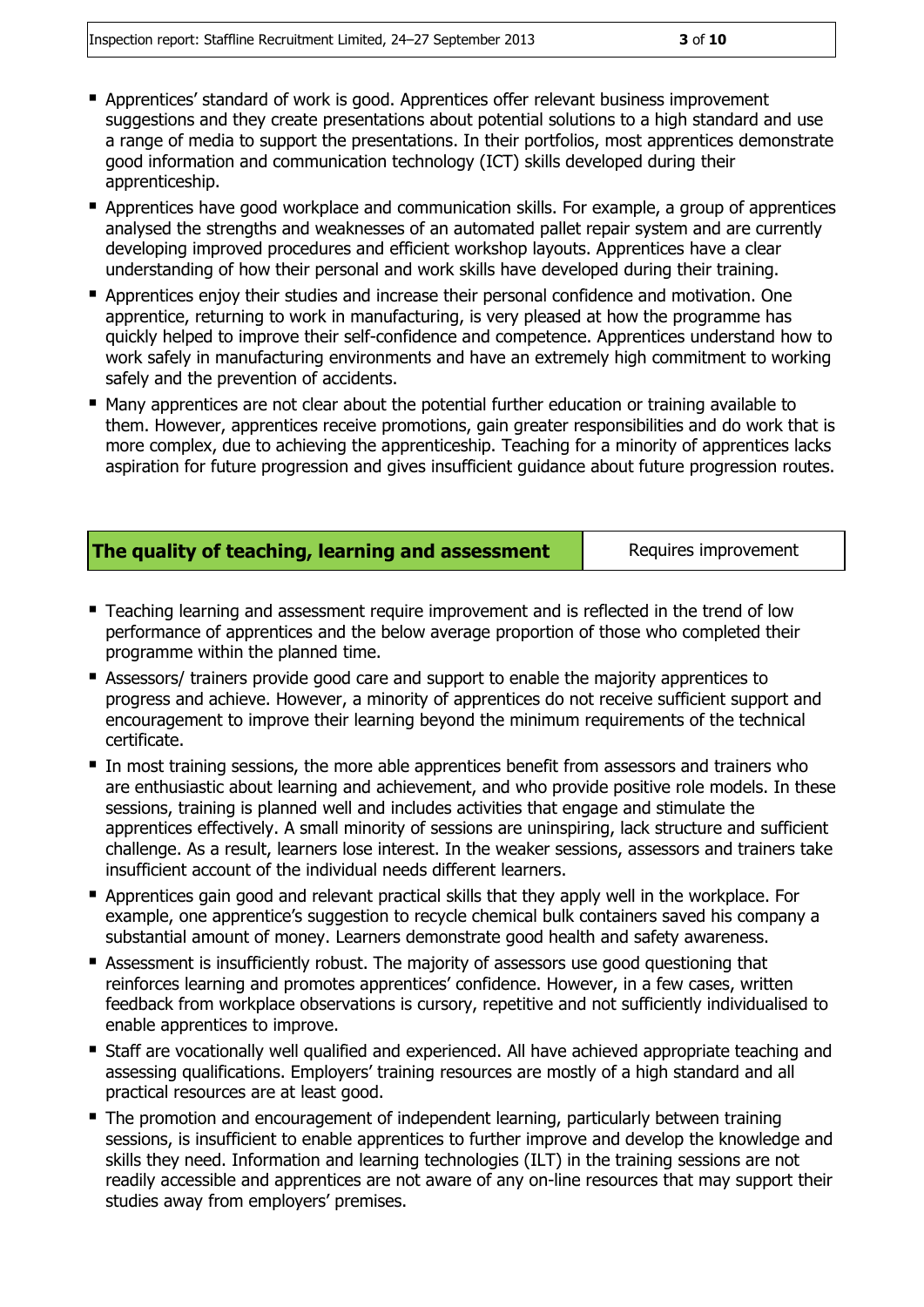- 
- Most progress reviews take place regularly; they are detailed and provide accurate feedback to apprentices. However, a small minority of assessors/trainers do not use the reviews sufficiently to support apprentices to complete their studies on time. Targets set for this small minority of learners are often insufficiently detailed and do not challenge learners to achieve within the framework completion dates.
- The monitoring and tracking of progress requires improvement. While assessor/trainers monitor learners' attendance at training sessions and record the activities that take place, they do not monitor learners' progress or achievements in the development of professional competencies, their knowledge and understanding, or their achievements in English, mathematics and functional skills. As a result, some apprentices are not sufficiently aware of what they still need to do to complete their apprenticeship.
- Induction is good and focuses on establishing good teamwork amongst apprentices with very diverse abilities, experiences and job roles. However, apprentices receive insufficient information at their induction and on their programmes about progression opportunities inside and outside the company in which they work.
- The assessment, advice, quidance and support apprentices receive when they begin their studies allow them to progress satisfactorily. However, the development of apprentices' English and mathematics skills is insufficiently effective. Assessor/trainers do not regularly or sufficiently identify and correct spelling, grammatical and calculation errors in learners' work.
- The planning for and promotion of equality and diversity are satisfactory. However, the regular reinforcement of equality and diversity in teaching and learning is insufficient to enable the apprentices to understand the wider and diverse needs of colleagues in the workplace.

#### **The effectiveness of leadership and management** Requires improvement

- Leadership and management require improvement. Elpis Training, a division of Staffline Recruitment td, provides the apprenticeship programme. Staffline Recruitment Ltd directors and Elpis Training managers have a clear vision for improving and developing the Elpis Training division and high expectations for the achievement and progress of apprentices. As a result, success rates are improving. The reorganisation and relocation of the management and administrative functions, and the development of a closer working relationship with another Staffline Recruitment Ltd training division, indicate a commitment to more efficient and better quality support for apprentices and employers.
- Managers and directors responded robustly to low success rates in 2011/12 by improving administrative and reporting processes and resolving errors. They now ensure that more apprentices are able to complete their learning within expected time-scales. This has led to rapidly improving outcomes for apprentices. Although managers have improved monitoring systems, these systems do not yet fully inform managers, staff and apprentices about the progress that apprentices make.
- Management of staff performance is rigorous and it is beginning to improve teaching learning and assessment. Managers use appropriate procedures to tackle underperformance, including setting targets for professional development and coaching from more experienced staff, which they follow up by using lesson observations that focus on improving problem areas.
- Managers have improved arrangements for the observation of teaching, learning and assessment to focus more clearly on equality and diversity, improving learning and raising standards. Internal quality assurers and lesson observers give clear feedback to assessors/trainers, set clear targets for improvement, including sharing best practice at team meetings where appropriate.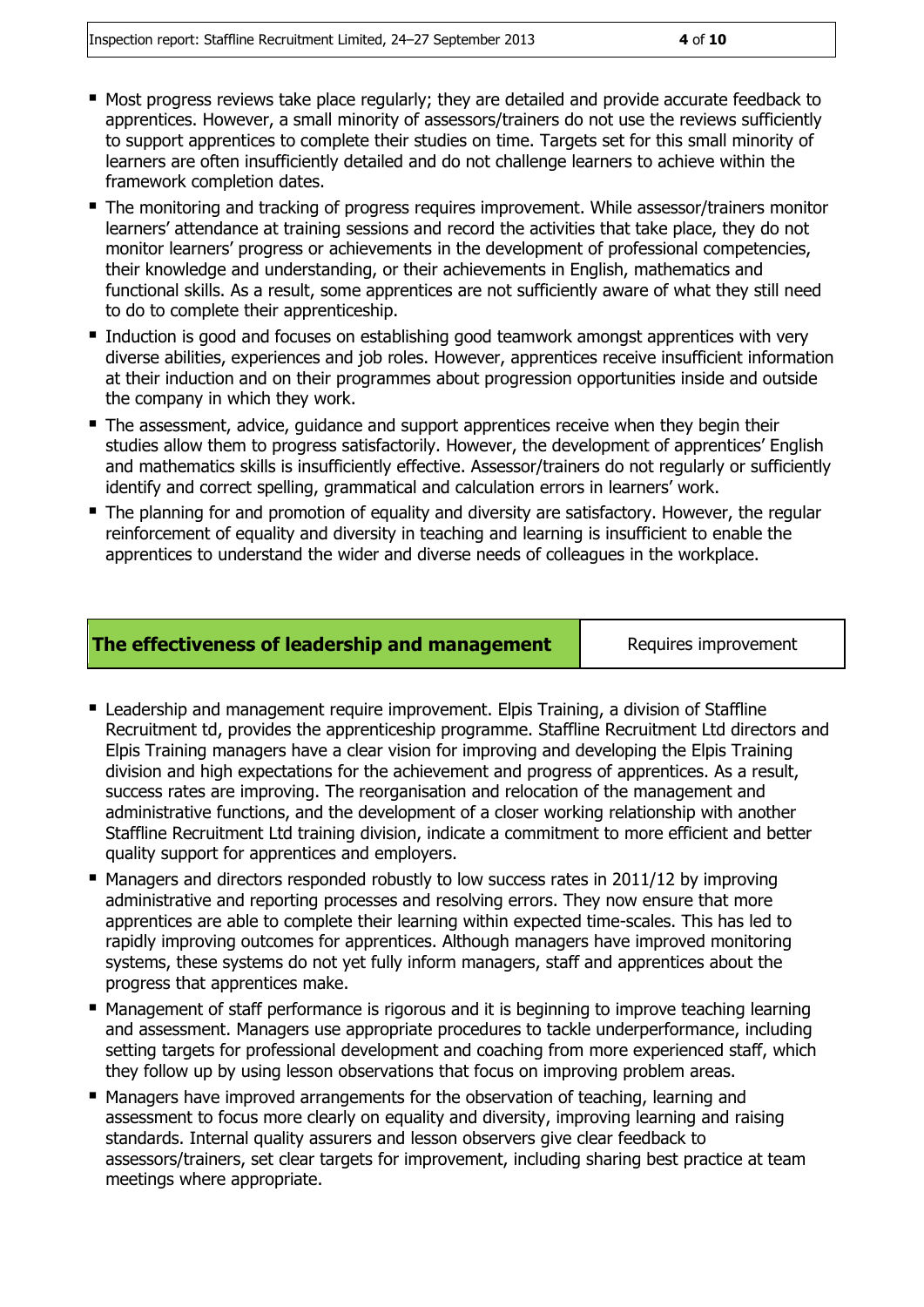- **Apprentices benefit from the support given by the directors to recruit highly experienced** industry specialists as assessor/trainers. Appropriate training and support ensure that these staff gain relevant assessor qualifications.
- The self-assessment process is satisfactory. Managers collect useful data and feedback from employers and apprentices, but these data are not used sufficiently to inform actions for improvement. Managers are aware that the analysis and evaluation of apprentices' performance, progress and progression data does not adequately provide them with the information they need to implement specific improvement activities to raise standards further.
- **Directors understand the strengths and weaknesses of Elpis Training and they work well to** support and strengthen the leadership team. Directors shape the strategic direction, and ensure that appropriate structures and processes are now in place to improve further teaching, learning and assessment and to increase the success rates of apprentices.
- Managers engage positively with employers and use a network of Elpis Training regional operational development managers (RODMs) to gather data and information to review and plan effective provision that meets local and national needs and priorities.
- Curriculum planning is good. Managers and staff plan provision flexibly to meet the needs of apprentices and employers through thorough analysis and identification of their needs. For example, Elpis Training staff changed their programme and redeveloped learning and assessment paperwork to reflect more accurately a food manufacturer's terms for its production processes.
- **Managers have ensured that curriculum planning enables apprentices develop their English,** mathematics and functional skills alongside their job-related learning. They employed a specialist consultant to advise on further development and improvement. As a result, the confidence of staff providing functional skills that relate directly to the needs of employers is increasing through a pilot using better diagnostic tools and resources to improve the teaching, learning and assessment of English, mathematics and functional skills.
- Managers have ensured that planning recognises the need for apprentices to understand how equality and diversity impact upon their work and their personal lives. Recently introduced systems support internal quality assurers or lesson observers to identify sessions that do not reinforce the promotion of equality and diversity. Managers are beginning to effectively follow up areas for development and improvement at regular meetings with staff.
- Incidents of bullying and harassment are rare. Staff record fully the few incidents that apprentices report and managers ensure that staff support apprentices well. Apprentices treat each other with respect. Staffline Recruitment Ltd (Elpis Training) meets its statutory requirements for safeguarding apprentices. Staff receive appropriate training and are subject to disclosure and barring service checks.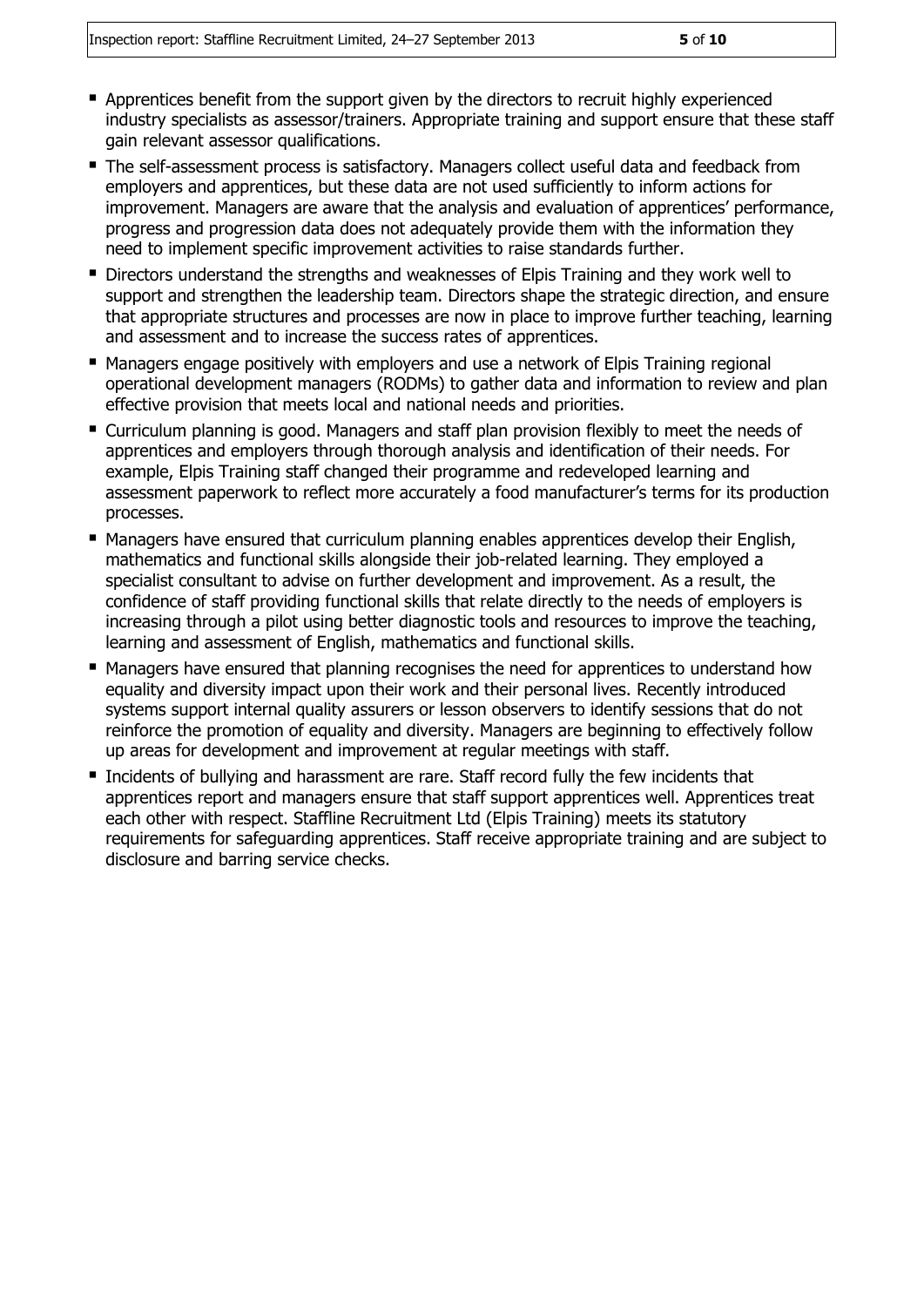## **Record of Main Findings (RMF)**

| <b>Staffline Recruitment Ltd</b>                                      |         |                 |
|-----------------------------------------------------------------------|---------|-----------------|
| Inspection grades are based on a provider's performance:              |         |                 |
| 1: Outstanding<br>2: Good<br>3: Requires improvement<br>4: Inadequate | Dverall | Apprenticeships |
| <b>Overall effectiveness</b>                                          | 3       | 3               |
| <b>Outcomes for learners</b>                                          | 3       | 3               |
| The quality of teaching, learning and assessment                      | 3       | 3               |
| The effectiveness of leadership and management                        | 3       | 3               |

| Subject areas graded for the quality of teaching, learning and assessment |  |
|---------------------------------------------------------------------------|--|
| <b>Manufacturing technologies</b>                                         |  |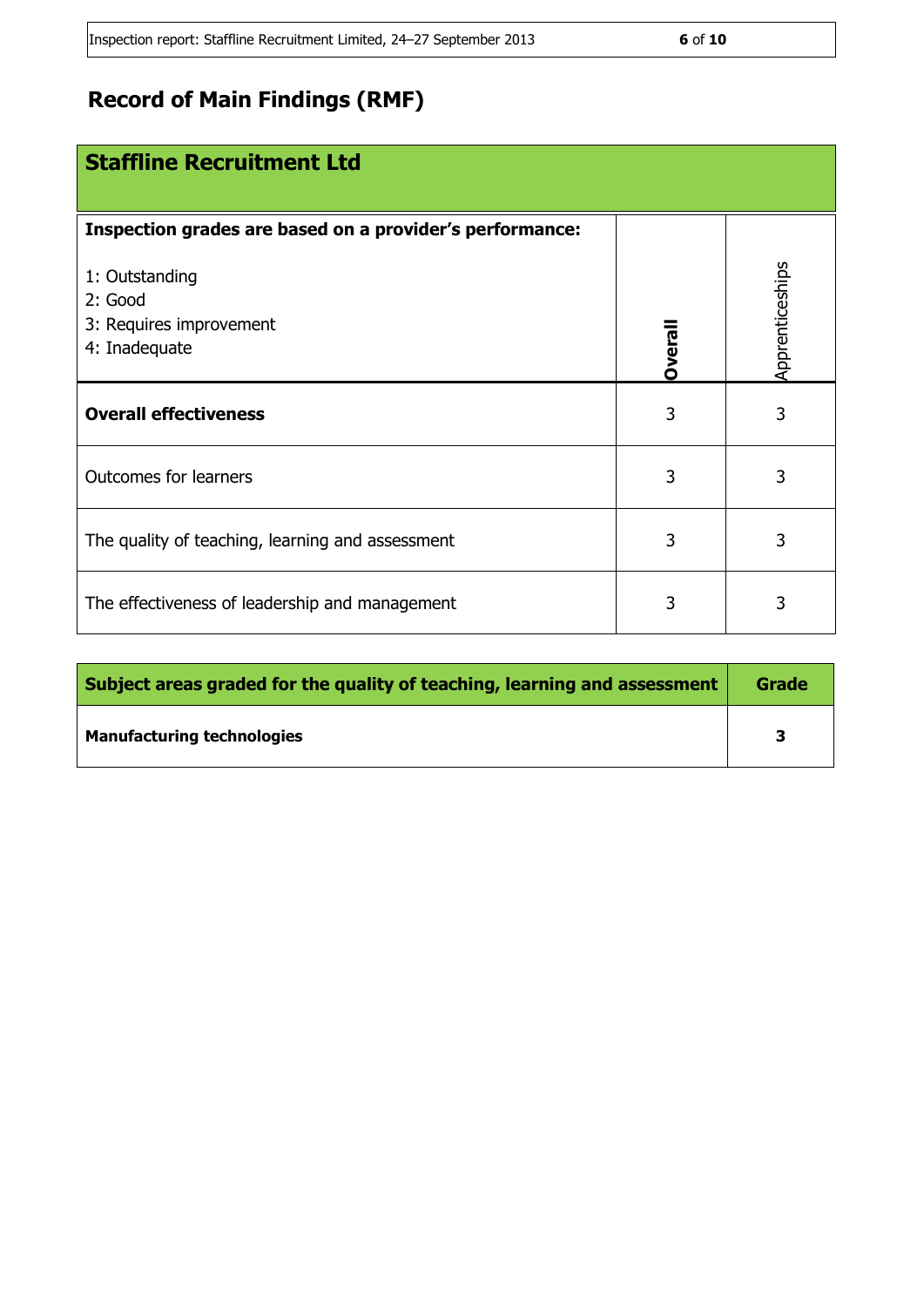# **Provider details**

| <b>Type of provider</b>                                        | Independent learning provider |  |
|----------------------------------------------------------------|-------------------------------|--|
| <b>Age range of learners</b>                                   | $19+$                         |  |
| <b>Approximate number of</b><br>all learners over the previous | Full-time: 0                  |  |
| full contract year                                             | Part-time: 220                |  |
| <b>Principal/CEO</b>                                           | Andy Hogarth                  |  |
| <b>Date of previous inspection</b>                             | Not previously inspected      |  |
| <b>Website address</b>                                         | www.staffline.co.uk           |  |

| Provider information at the time of the inspection             |                     |       |           |       |         |       |                      |       |
|----------------------------------------------------------------|---------------------|-------|-----------|-------|---------|-------|----------------------|-------|
| <b>Main course or learning</b><br>programme level              | Level 1 or<br>below |       | Level 2   |       | Level 3 |       | Level 4<br>and above |       |
| <b>Total number of learners</b><br>(excluding apprenticeships) | $16 - 18$           | $19+$ | $16 - 18$ | $19+$ | $16-18$ | $19+$ | $16 - 18$            | $19+$ |
| <b>Full-time</b>                                               | N/A                 | N/A   | N/A       | N/A   | N/A     | N/A   | N/A                  | N/A   |
| <b>Part-time</b>                                               | N/A                 | N/A   | N/A       | N/A   | N/A     | N/A   | N/A                  | N/A   |

| <b>Number of apprentices by</b><br><b>Apprenticeship level and age</b> |       | <b>Intermediate</b><br><b>Advanced</b> |       |       | <b>Higher</b> |       |
|------------------------------------------------------------------------|-------|----------------------------------------|-------|-------|---------------|-------|
|                                                                        | 16-18 | $19+$                                  | 16-18 | 16-18 | $19+$         | 16-18 |
|                                                                        | 150   | 100                                    |       | 150   | 100           |       |

| <b>Number of learners aged 14-16</b>                                                           | N/A                                                                                          |
|------------------------------------------------------------------------------------------------|----------------------------------------------------------------------------------------------|
| <b>Number of community learners</b>                                                            | N/A                                                                                          |
| <b>Number of employability learners</b>                                                        | N/A                                                                                          |
| <b>Funding received from</b>                                                                   | Skills Funding Agency (SFA)                                                                  |
| At the time of inspection the<br>provider contracts with the<br>following main subcontractors: | <b>Asset Training</b><br>Central College Nottingham<br>ESG<br>In-Training<br>Tresham College |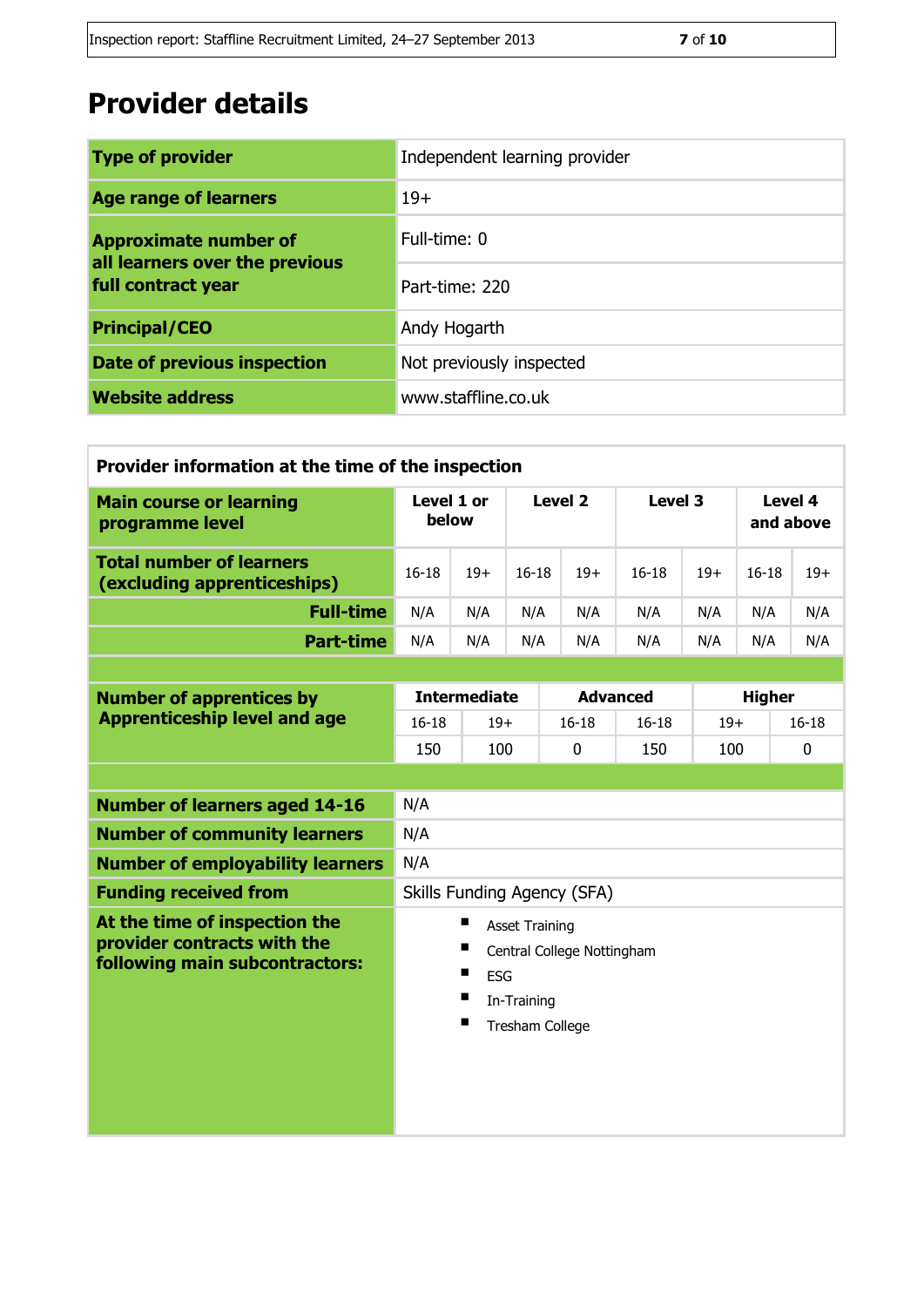#### **Contextual information**

Elpis Training, formerly Peter Rowley Ltd, was established in 1997 and was acquired by Staffline Recruitment Ltd in 2009. The Staffline Group also acquired Eos Works in June 2011; Eos is the prime contractor for the work programme in Birmingham, Solihull and the Black Country. Through group collaboration, the Elpis Training division of Staffline Recruitment Ltd now operates under the managing director of Eos Works. Elpis Training provides workplace learning within the food, manufacturing and logistics sectors. They have 14 field-based trainer/assessors located across the country. The division specialises in education, training and consultancy, providing apprenticeship frameworks mostly in improving operational performance.

#### **Information about this inspection**

**Lead inspector** Christopher Jones HMI

One of Her Majesty's Inspectors (HMI) and two additional inspectors, assisted by the development and quality manager as nominee, carried out the inspection with short notice. Inspectors took account of the provider's most recent self-assessment report and development plans, and the previous inspection report. Inspectors also used data on learners' achievements over the last three years to help them make judgements. Inspectors used group and individual interviews, telephone calls and online questionnaires to gather the views of learners and employers; these views are reflected throughout the report. They observed learning sessions, assessments and progress reviews. The inspection took into account all of the provision at the provider. Inspectors looked at the quality of teaching, learning and assessment across all of the provision and graded the sector subject areas listed in the report above.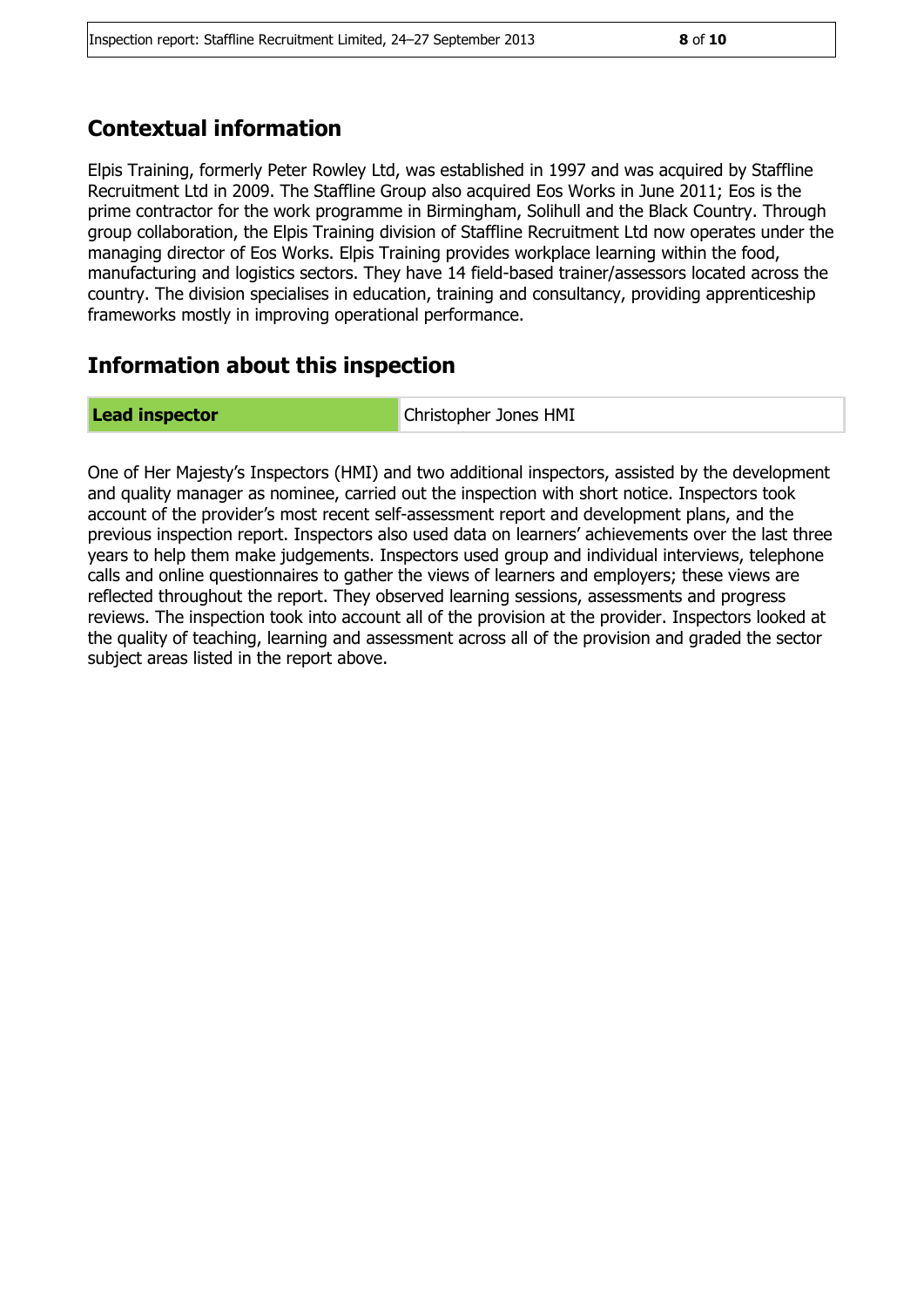## **What inspection judgements mean**

| Grade   | <b>Judgement</b>     |
|---------|----------------------|
| Grade 1 | Outstanding          |
| Grade 2 | Good                 |
| Grade 3 | Requires improvement |
| Grade 4 | Inadequate           |

Detailed grade characteristics can be viewed in the Handbook for the inspection of further education and skills 2012, Part 2:

http://www.ofsted.gov.uk/resources/handbook-for-inspection-of-further-education-and-skillsseptember-2012

Any complaints about the inspection or the report should be made following the procedures set out in the guidance 'Raising concerns and making complaints about Ofsted', which is available from Ofsted's website: www.ofsted.gov.uk If you would like Ofsted to send you a copy of the guidance, please telephone 0300 123 4234, or email enquiries@ofsted.gov.uk.



Learner View is a new website where learners can tell Ofsted what they think about their college or provider. They can also see what other learners think about them too.

To find out more go to [www.learnerview.ofsted.gov.uk](http://www.learnerview.ofsted.gov.uk/)